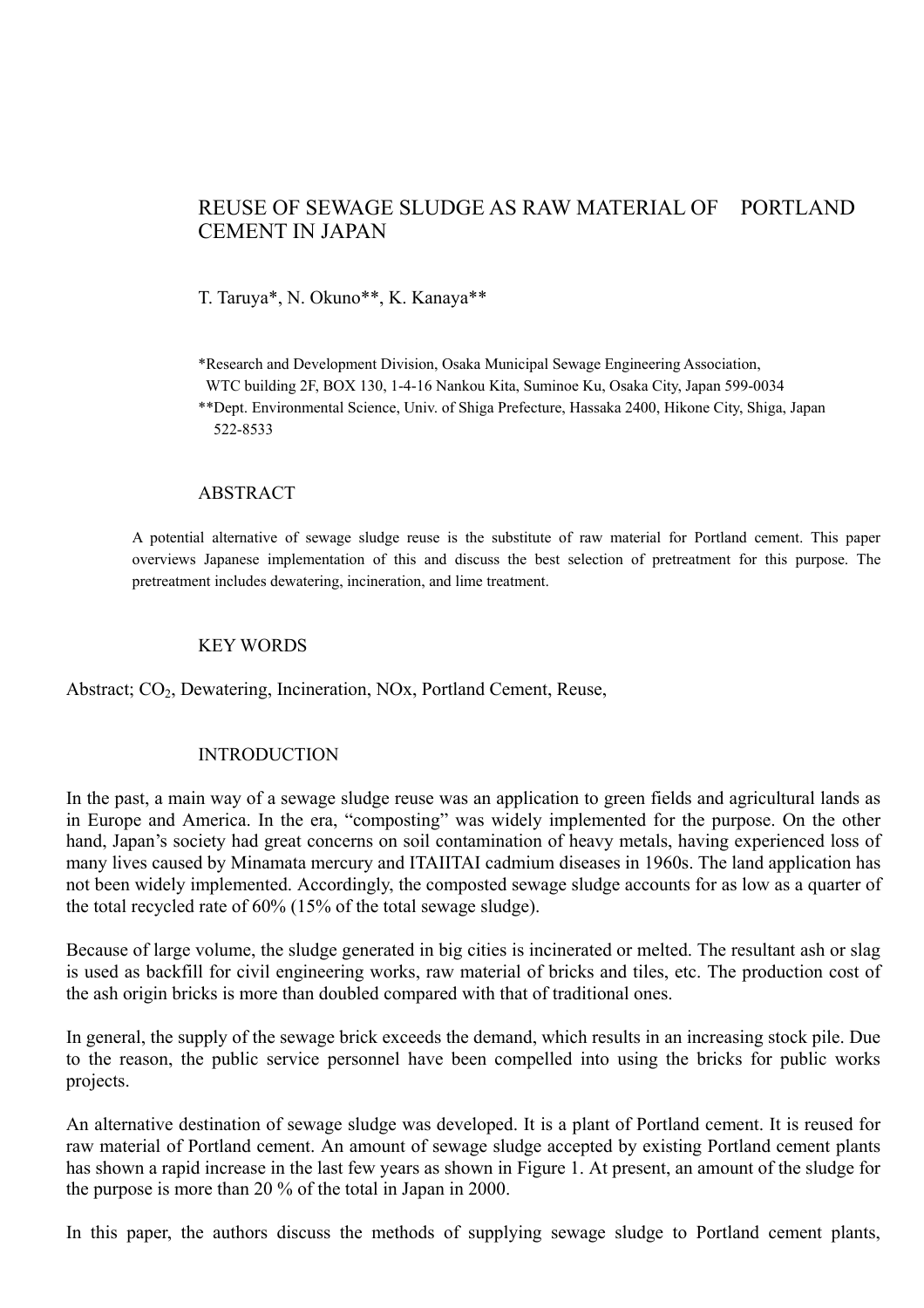including pretreatment (incineration or dewatering), reduction of nitrogen oxide (NOx) emissions from the Portland cement manufacturing process. In addition, the whole process is evaluated by LCA.



 Fig 1. Recycled and Landfilled Amounts of Sewage Sludge in Japan

## METHODS OF APPLYING SEWAGE SLUDGE TO PORTLAND CEMENT PLANTS AS RAW MATERIAL

The modern Portland cement plant is generally composed of three processes as shown in Figure  $2<sup>-133</sup>$ . They include 1) the raw materials grinding process where raw materials such as limestone, clay, silica sand, and iron ore are dried and ground, 2) the burning process where the ground raw materials are pyroprocessed at approximately 1450 ℃ in a coal-fired kiln to produce clinker, an intermediate product, and 3) the finishing process where a clinker-gypsum mixture is ground to be Portland cement.



 Fig 2. Portland Cement Manufacturing Processes and Direct Injection of Dewatered Sludge (Biosolids)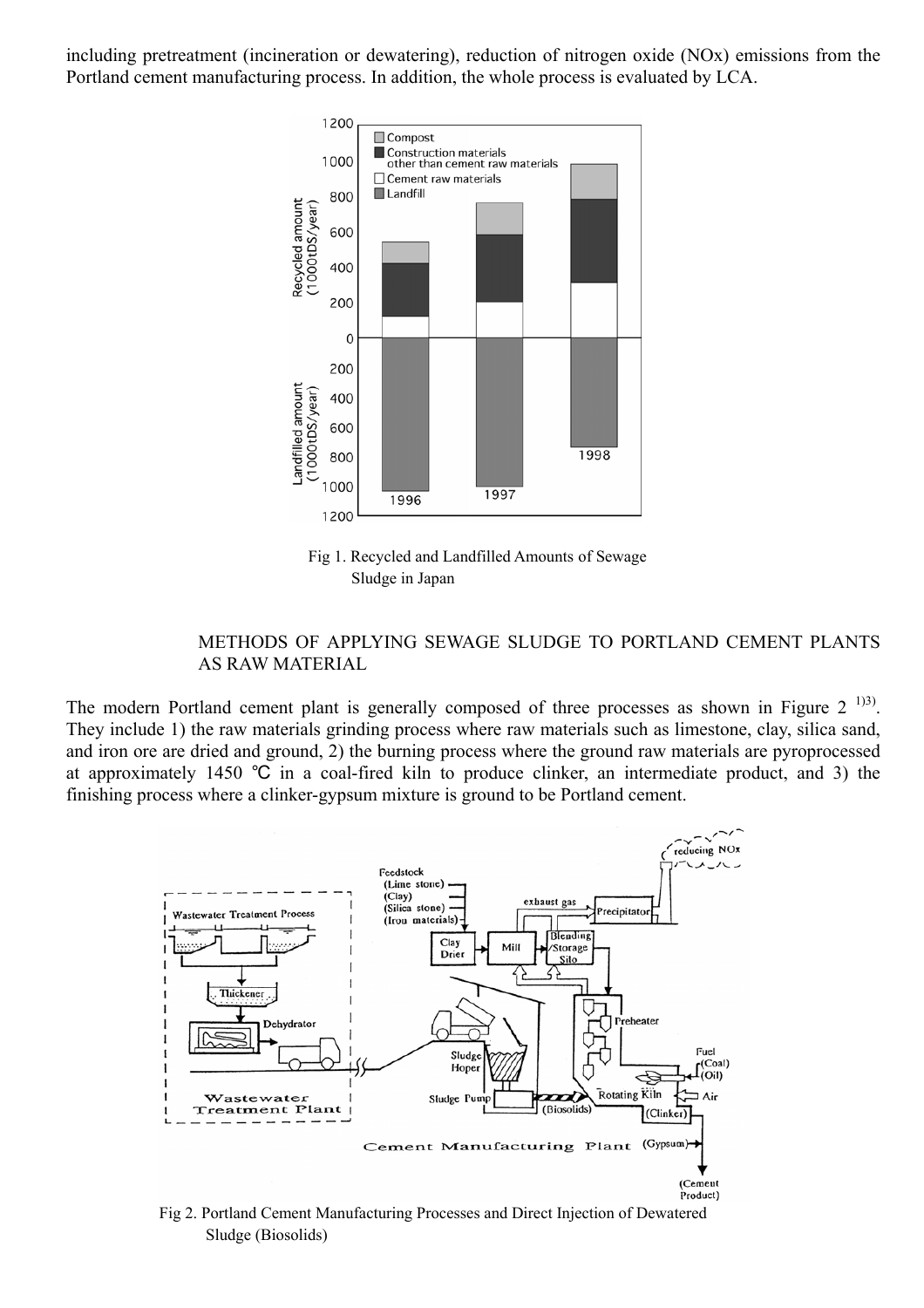## Pretreatment methods implemented in Japan are shown in Figure 3.



Fig 3. Pretreatment of Sewage Sludge Before Supplying

# Sludge cake

Composition of incinerated ash is similar to that of clay as shown in Table 1. It is supplied as a substitute for clay in the raw materials. Dewatered sludge is injected into the kiln directly or sometimes blended with waste oil.

|                           |             |                          |                             |      |      |                                                             |      |          | $\frac{1}{2}$ |                             |
|---------------------------|-------------|--------------------------|-----------------------------|------|------|-------------------------------------------------------------|------|----------|---------------|-----------------------------|
|                           |             | Components of the solids |                             |      |      |                                                             |      |          |               |                             |
|                           | Water Solid |                          | $0$ rgan $\dot{\mathbf{r}}$ |      |      | $S$ 10 $_2$   A $_2$ 0 $_3$   Fe <sub>2</sub> 0 $_3$   C a0 |      | $P_2O_5$ | C 1           | $\langle \text{cabrie/g}  $ |
|                           |             |                          | matter                      |      |      |                                                             |      |          |               |                             |
| B iosolids                | 80          | 20                       | 63                          | 32.4 | 15.6 | 13.4                                                        | 8.5  | 15.7     | 0.04          | 4,500                       |
| Dried powder of biosolids |             | 95                       | 38                          | 1.9  | 0.3  | 0.3                                                         | 58.0 | 0.45     | 0.01          | 2,250                       |
| $C$ lay                   | 15          | 85                       |                             | 63.3 | 18.6 | 6.0                                                         | 0.4  | -        |               |                             |

Table 1. Composition of Dewatered Sludge (Biosolids) and Clay  $^{1/2}$ )

Today in Japan, a rate of application of dewatered sludge is more than a half of the total used as a Portland cement raw material (approximately one million tons on a dewatered sludge basis). Its merit is no initial investment requirement, which boosts this application.

However, dewatered sludge is more costly to transport due to a larger volume than incinerator ash. It has potential risk of draining from sludge conveying trucks, as well as bad odors. Therefore, a specific attention should be paid to prevent the risk.

# Drying

Another pretreatment is "drying". It is implemented in Nara Prefecture government <sup>1)</sup>. Nara Prefecture tries to convert sewage sludge into dried sludge powder with less than a few per cent of moisture and with a far smaller volume, enabling freight and odor to be cut. The dewatered sludge is blended with quicklime, usable as a cement raw material, which dries up the sludge with heat generated by the following hydration reaction.

 $CaO + H<sub>2</sub>O \rightarrow Ca(OH)<sub>2</sub> + 15.33 kcal/mol$ 

The product, called dried powder sludge, is sterilized, very low in moisture content and odorless. It can then be utilized as a raw material of Portland cement and fuel at the same time.

The flow sheet of the facilities is shown in the Figure  $4^{2}$ . Dewatered sludge is blended with quicklime, digested and then made into a dried powder. Waste gas generated from the digesting and blending machine contains dust and ammonia as high as 2,400mg/l. The waste gas is then treated with a bag filter, chemical scrubbing, and activated carbon absorption processes. When the quicklime is blended at a rate of 100%, the sludge of 80% moisture content is converted to the dried sludge of 5% moisture. The yield rate of the dried sludge is 167% of the dewatered sludge. The dried sludge includes particles of approximately 100 to 200 $\mu$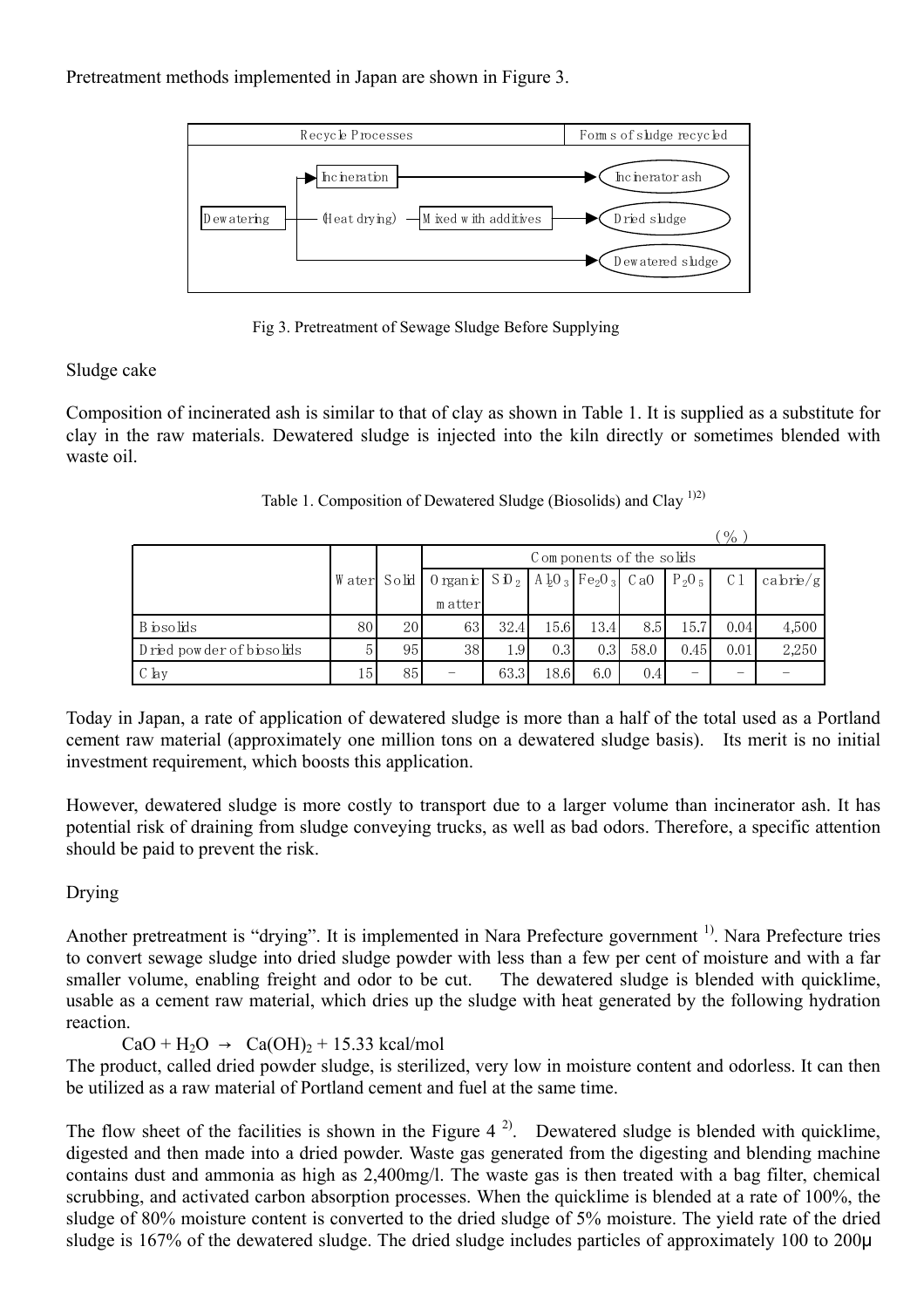m in an average diameter. It is low in fluidity, and very good jettability. Its composition is shown in Table 1. It can be stored for more than 10 days. It includes 40% volatile solids and 60% lime usable as fuel and raw material as well.



Fig 4. Flow Sheet of Dried Powder Sludge Manufacturing Facilities

## ENVIRONMENTAL ASSESSMENT OF RECYCLING DEWATERED SLUDGE AS RAW MATERIAL OF PORTLAND CEMENT

Denitrification of exhaust gas from kiln

A rotary kiln in which raw materials are sintered at temperatures of 1,450℃ emits a rather large volume of NOx gas. When dewatered sludge is injected into the kiln, ammonia contained in the dewatered sludge decomposes nitrogen oxides as follows:

 $2 NH_3 + 2 NO + 1/2 O_2 \rightarrow 2 N_2 + 3 H2O$ 

The Figure 5. shows an example of NOx emission from a kiln of a Portland cement manufacturer where dewatered sludge is injected. It is seen that the sludge cake can reduce 40% of the NOx.





Carbon dioxide

From a view of  $CO<sub>2</sub>$  emissions, the two applications of sludge cake and incinerated ash are compared under the conditions shown in Table 2. The transport distance is assumed 50 km for both the applications.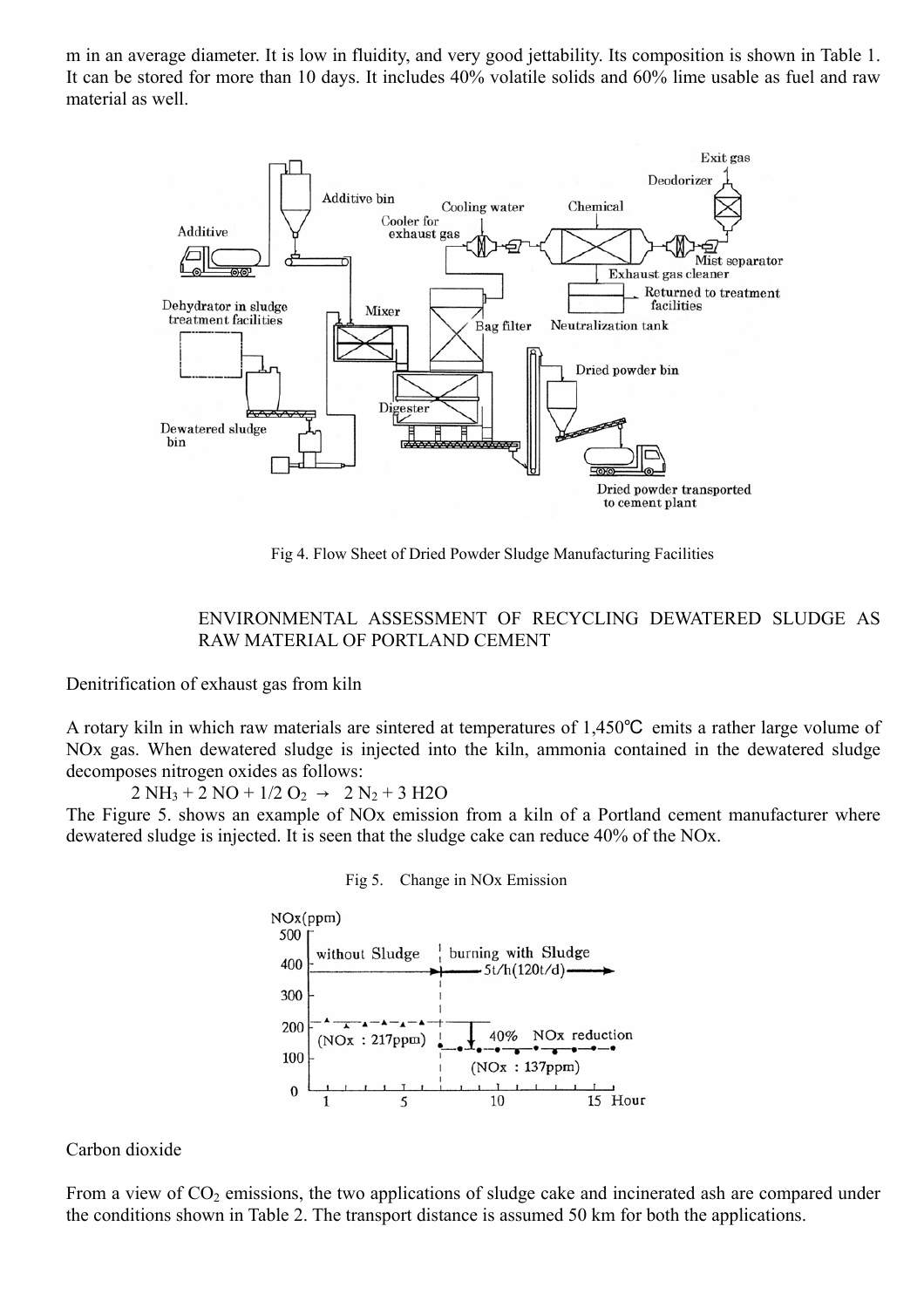| Transporting of incinerator  | Distance (km)                         | 50 <sup>1</sup> |
|------------------------------|---------------------------------------|-----------------|
| ash and dewatered sludge     | Fuelusage (liters-L0/t)               | 4               |
| Processing of dew atered     | C em ent kih capacity $(t-cI)/d$      | 2,500           |
| sludge at cement plant       | Processed amount $(t-DS/d)$           | 30 <sup>l</sup> |
|                              | Increase in power $\&$ H/t-DS)        | 12.5            |
|                              | Increase in heat $M \text{ cal/t-DS}$ | 125             |
| Incinerating at incineration | Powerusage (kWH/t-DS)                 | 82              |
| fac ilities                  | Fuelusage (liters-AHO/t-DS)           | 21              |
| Specific $CO_2$ generation   | Light oil $\frac{kg-C02}{liter}$      | 2.65            |
|                              | Power $\&g-C02/kWH$ )                 | 0.357           |
|                              | Coal $\&g$ -CO2/Mcal                  | 0.37            |
|                              | $A$ – Heavy oil $kg$ – $CO$ 2/liter)  | 2.77            |

Table 2. Conditions for Calculations

\*) LO: Light oil, DS: D ew atered sludge, AHO: A-H eavy oil

An amount of  $CO<sub>2</sub>$  gas generated in the case of direct injection of dewatered sludge into cement kiln,  $kg$ - $CO_2/t$ -dewatered sludge:

| $CO2$ Generated by Transporting Sludge          | 11kg    |
|-------------------------------------------------|---------|
| Increase in $CO2$ from a Rise in Electric Power | 4kg     |
| Increased $CO2$ from a Rise in Fuel             | 46kg    |
| Total                                           | $61k$ g |

 $CO<sub>2</sub>$  gas generated in case of incineration at a sewage treatment plant and supplying the ash as a Portland cement raw material, kg-CO2/t-dewatered sludge:

| $CO2$ Generated by Consuming Electric Power | 29kg |
|---------------------------------------------|------|
| $CO2$ Generated by Consuming Fuel           | 58kg |
| $CO2$ Generated by Transporting Ash         | lkg  |
| Total                                       | 88kg |

These figures show, for a cement kiln of an average size and the given amount of sludge, that the method of direct injection of dewatered sludge into the kiln is 30 % less of  $CO_2$  emission compared to the ash. It must be noted that the comparison is made just under the above conditions, being that the greater the volume of the sludge injected into the kiln, the larger the amount of fuel and electric power consumed at the Portland cement plant. This rise can be attributed to a high water content of the sludge and characteristics of Portland cement manufacturing processes.

#### **CONCLUSION**

As various technologies for reuse of sewage sludge have been developed and put into operation, a recycling rate has increased rapidly. Noticeable is the rise in use as a Portland cement raw material. Three methods have mainly been implemented for the purpose. They include incinerator ash, dewatered sludge, and dried powder sludge. Among the three, the method of directly injecting dewatered sludge into Portland cement kilns seems to be the most attractive, and actually, the amount processed by such a method is growing rapidly. This tendency can be attributed to advantages that the method neither requires to construct incinerators nor generates additional running cost for them.

Direct injection into kilns (demonstrated by operational results at K city in Japan) proves that the NOx concentration in kiln exhaust gas was reduced by 40%. Moreover, the author's calculations suggest that  $CO<sub>2</sub>$ generation decreases by 30%, as compared with the case of using incinerated ash. In the near future, direct supply of dewatered sludge to existing Portland cement plants will become one of the leading methods for reuse of sewage sludge in Japan.